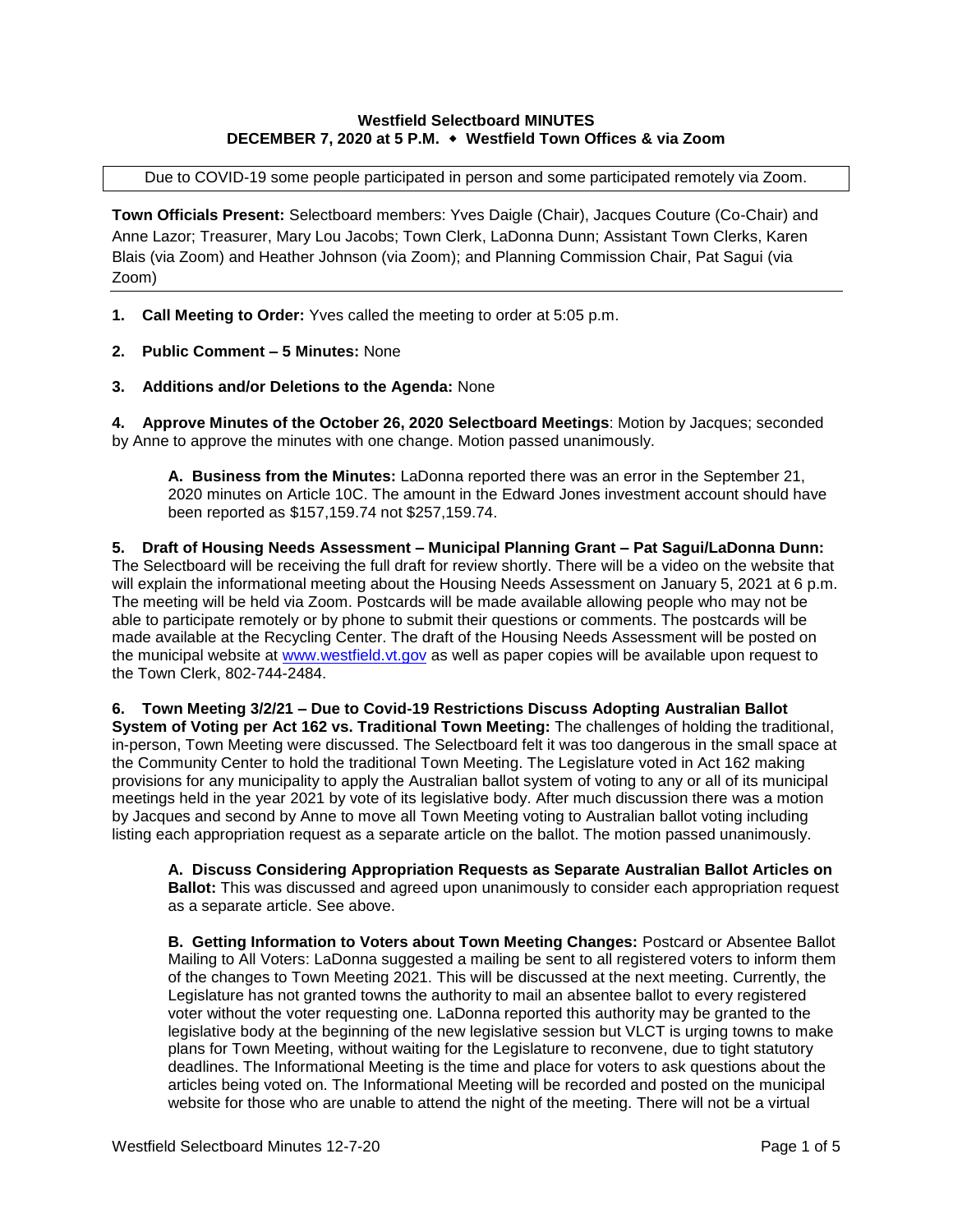Town Meeting or an in person Town Meeting in 2021 due to Covid-19 restraints but rather all votes that would have take place by paper or voice vote at Town Meeting will take place by Australian ballot for 2021 per the authority granted to the legislative body pursuant to Act 162.

**C. Set Date for Informational Meeting:** The Informational Meeting (via Zoom) will be held February 25, 2021 at 6 p.m. Questions can be submitted to the Town Clerk in advance of the meeting or voters can participate in the virtual Informational Meeting via Zoom or by calling in on the phone. Pat Sagui offered to be the moderator for the Informational Meeting. The Selectboard agreed and thanked Pat.

# **7. Road Updates – Road Commissioner, Eric Kennison:**

**A. Guard Rails/Accident on Reservoir Road:** Yves reported Eric installed guardrails at each end of Reservoir Road on December 1<sup>st</sup>, as has been done the past few years. Eric put Jersey barriers in place to block the North Hill Road and Kennison Road access to Reservoir Road in past years but decided to use guardrails this year. Yves received a call from Denny Lyster stating the day the guardrails were installed, at approximately 4:15 p.m., Denny returned home and did not see the guardrail at the Kennison Road access point. Denny stated the guardrail was installed at windshield height. He hit the guardrail and damaged his car. He stated when he left home earlier that day, the guardrail was not in place and when he returned home at dusk it was there. Due to the lighting that time of day, he said he could not see it, causing the accident. He wants the town to pay for the damages to his car. The day after the accident, Eric painted the guardrails orange to make them more visible. The Selectboard felt the best course of action would be for the Clerk to contact the Towns insurance company (VLCT-PACIF) and open a claim for them to investigate. The Clerk will make the call on Tuesday morning.

**B. Completed since Last Meeting:** Road signs have been installed throughout the town.

**C. Timeline Update on Unfinished Projects: Installation of Stone Barriers at Roger Tetreaults; Dykeman Culvert; Installation of Radar Signs; Installation of Guardrails at Taft Brook Road/Buck Hill:** The Clerk reported Eric Kennison has scheduled a meeting with Dig Safe regarding installation of the radar signs. Eric stated at a previous meeting he pre-poured the cement forms for mounting the radar signs. The Selectboard said due to how late in the season it is, installation of the Dykeman culvert will wait until the spring.

### **8. Treasurer's Report – Treasurer, Mary Lou Jacobs:**

**A. Status of Money Received from FEMA & NVDA for Road Grants:** Mary Lou commented the FEMA money for the Halloween Storm in 2019 was received in the amount of \$25,286.52. It was deposited in the General Fund in State Aid to Highways. The Town received notification that the Better Roads grants were not going to be funded for 2020 due to Covid-19 but instead each town in the state would receive a portion of the money that would have been allocated for these grants. This money was also deposited in the General Fund. The Selectboard discussed transferring this money out of the General Fund by year-end and possibly deducting it from the amount of money to be raised from taxes in the 2021 budget. This will be discussed further at the Budget meetings.

**B. Approve Warrants for Expenditures Dated:** There was a motion by Yves and second by Anne to approve the warrants dated 11/18/20 \$19,543.05 (bills); 11/25/20 \$6,721.28 (bills) and \$6,862.57 (payroll); and 12/3/20 \$4,777.40 (bills). The motion passed unanimously.

**C. Budget Status Update (emailed in advance):** Mary Lou said Hold Harmless money was received in the amount of \$42,514.00. The balance in the General Fund is currently \$476,714.30. Jacques asked Mary Lou to make sure all of the Good Neighbor Fund money had been paid back to the investment fund. Mary Lou commented she has already written the check for \$5,625 for the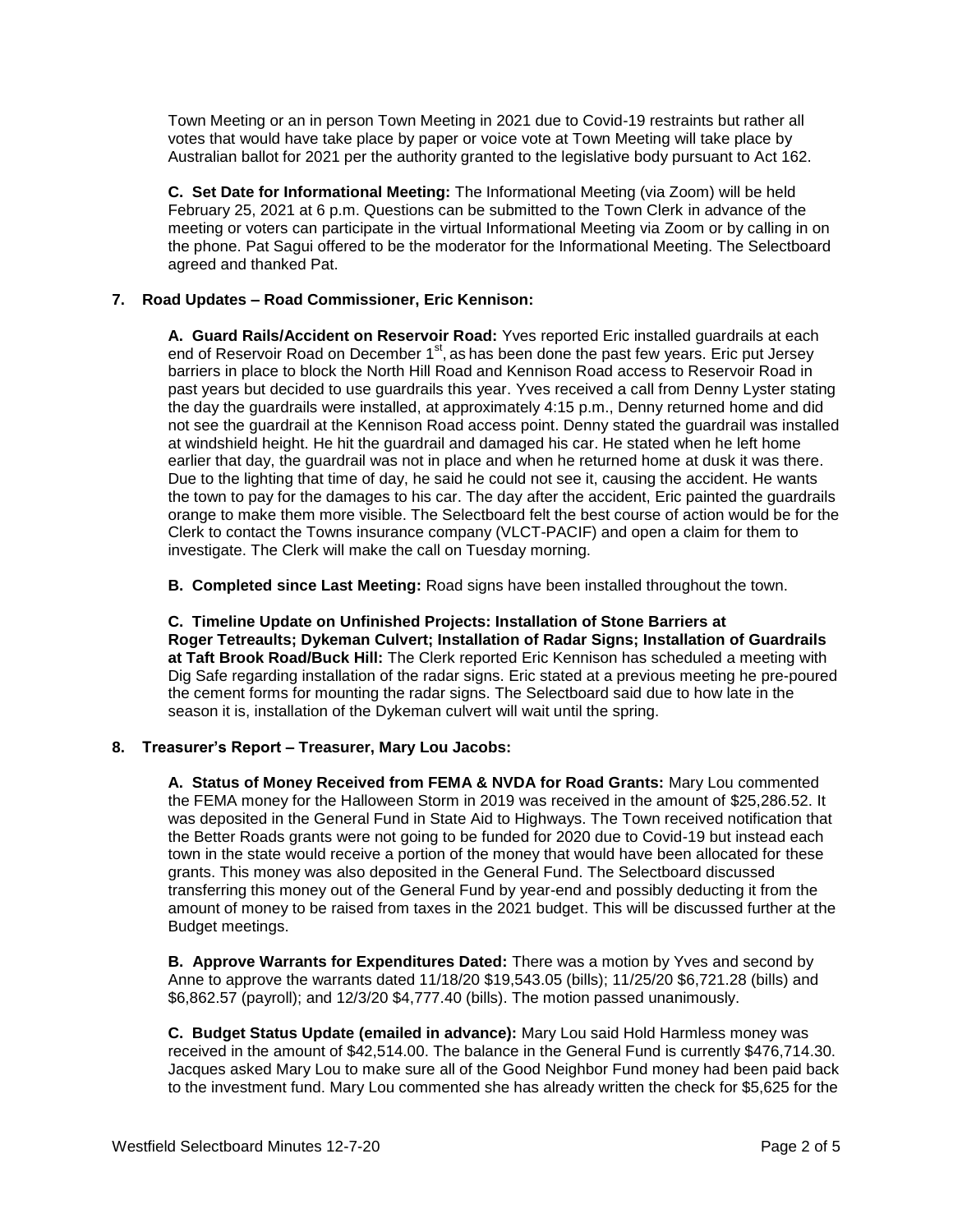Grader Fund for 2020. She will check into CD rates and report back to the Selectboard at the next meeting.

**D. Investment Accounts Update (emailed in advance):** The October 31, 2020 Edward Jones Investment account is valued at \$155,574.38 representing a decrease of <\$132.20> and November 30, 2020 \$160,378.34 representing an increase of \$4,803.96. The North Country Federal Credit Union balance is \$9,744.05.

**E. Reconsider MVP Health Care over Blue Cross Blue Shield for 2021:** LaDonna reported after further investigation she discovered there would be a substantial savings of \$3,400/per year by switching from Blue Cross Blue Shield Platinum Plan to MVP Health Care Platinum Plan. She carefully reviewed both plans line by line and spoke with Eric Kennison, confirming his doctors are in the MVP network. Eric and LaDonna are in agreement to try MVP for one year if the Selectboard is in agreement to reconsider their decision from last month. Jacques said he felt he needed to bring up a negative experience one of the Boards he is on had with MVP. He said he did not know all the details but felt he needed to bring it to the table for discussion. After careful consideration, there was a motion by Yves and second by Anne to reconsider last month's decision and go with MVP Platinum Plan for one year and re-evaluate it during open enrollment next year. Motion passed unanimously.

**F. Lister Request: Move Unexpended Reappraisal Money from General Fund to Credit Union CD:** LaDonna said Danny Young, Chair of the Listers, requested that any money left over in the Listers Reappraisal Accounts be transferred out of the General Fund by year-end and be placed in a CD for future reappraisals. Jacques commented there are numerous line item accounts in the General Fund for the Listers and asked that they be consolidated to one income and expense account for the Listers reappraisal. Mary Lou will get back to the Selectboard before the next meeting once she consolidates the accounts to make sure all of the reappraisal expenses are accounted for.

**9. Approve Heritage Memorials, Inc. Repair Contract for North Hill Cemetery for 2021:** The Selectboard agreed to sign the contract to repair 4 stones in the old section of the North Hill Cemetery in the amount of \$500. The money will be budgeted for in the 2021 budget. The Treasurer will transfer money to the General Fund in 2021 from the cemetery investment fund to cover the expense.

**10. Internet Connectivity/Email from Christine Hallquist, NEK Broadband – LaDonna Dunn:** Yves stated he has a meeting on Tuesday, December  $8<sup>th</sup>$  with Bobby Starr to discuss this and see if there is any money available through the Cares Act to help bring internet connectivity to Kennison Road. LaDonna said due to the increased Covid-19 cases in the Northeast Kingdom she has not been comfortable going to Nate Deslandes home with her internet hotspot but she will figure out a way to get it accomplished before the next Selectboard meeting.

**11. Discuss Adopting an ADA Harassment/Tolerance Policy – Anne Lazor:** Anne explained it had been brought to her attention there was an incident on North Hill Road where one of our residents was run off the road and harassed by a driver. In this instance, the police were called to the scene. The driver was not known. She stated it has happened more than once to this individual and she expressed her concern about protecting this persons rights, as well as others who may have similar circumstances. She did some investigating with the ADA and drafted a policy statement she asked the Selectboard to adopt to make people aware that the Selectboard wants all people to be protected and safe in our town while on the roadways or going about their daily business. Jacques commented he thought the position statement was well written. He asked how Anne envisioned the document would be used. LaDonna suggested it could be put on Town letterhead and Anne thought it could be posted at the General Store, Post Office and Recycling Center as well as publicizing it on the website, Front Porch Forum and the Town's Facebook page. There was a motion by Jacques and second by Yves in favor of adopting the ADA Harassment/Tolerance Position Statement. Motion passed unanimously. Anne thanked Jacques and Yves for their support.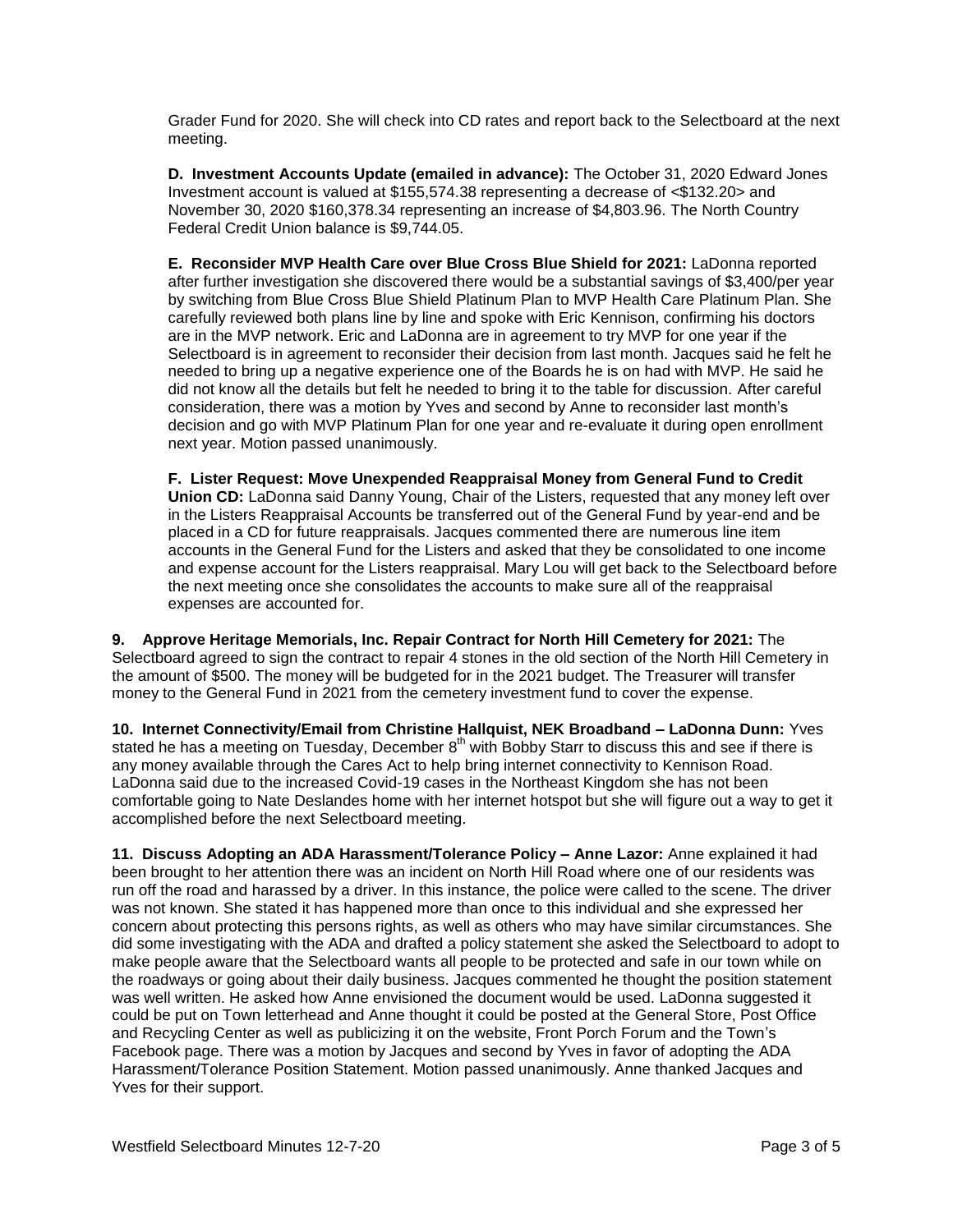**12. Sheriff's Report for October:** The report reflected 18 patrol hours and \$543 in issued citations. The Clerk read an email from Sheriff, Jennifer Harlow, stating she would be happy to come to a meeting to discuss the contracted hours before the appropriation request is submitted. Mary Lou stated they are a little behind in their total contracted hours for the year. She will double check the totals and notify the Sheriff's department when she sends the next quarterly payment. The Selectboard felt the contracted hours are adequate and no change needs to be made for 2021. The Clerk will contact Sheriff Harlow to notify her of the Selectboards wishes.

## **13. Review NEKWMD Proposed Budget Changes & Tire Disposal Update:**

## **Tires:**

 Yves presented calculations based on the last two tires deliveries to the NEKWMD. Based on his calculation, which include the districts disposal fee (tonnage x \$130.00/ton), labor costs for Yves and Scott Dean plus mileage, the Recycling Centers costs are covered while leaving the tire disposal fee at the current rate for Westfield recyclers. Yves said Scott Dean does not require mileage at this time for the trailer used to transport the tires. At earlier meetings, there was discussion about hiring a hauler to pick up the tires from the Recycling Center. Yves pointed out this would have increased the cost charged per tire for Westfield recyclers. It was decided by the Selectboard to leave the current system in place with Yves and a helper taking the tires to the NEKWMD. Yves also discussed the importance of supporting the NEKWMD with our tire business.

# **Northeast Kingdom Waste Management District (NEKWMD) Proposed Budget Changes:** The

NEKWMD budget is voted on by Australian ballot on Town Meeting Day, March 2, 2021.

- A per capita assessment of \$0.94 will be assessed in 2021. This represents a \$0.04 increase compared to 2020. This assessment is necessary to pay for costs associated with the baler (\$40,538) and to help replenish the District's Capital Improvement Fund (\$40,262), which has been depleted over the course of the last two years due to the purchase of a new baler in 2019 and lower revenues associated with COVID-19 in 2020.
- The proposed surcharge rate for 2021 will increase by \$0.24/ton. The 2021 rate will be \$24.99/ton.
- Stop charges for servicing District schools and recycling facilities will increase by \$3 and \$4/stop, respectively. Schools will be charged \$33/stop and recycling facilities will be charged \$49/stop.

### **14. 2020 Town Report – LaDonna Dunn:**

**A. Authorize 2-Year Printing Contract with Repro:** LaDonna reported it is time to renew the contract to print the Town Report. She said she's very pleased working with Repro and is recommending a two-year contract renewal. She stated the one-year contract to print 230 books (72 pages-perfect bound with color covers) will be \$750 or a two-year contract will be \$720. Motion by Jacques; seconded by Anne to extend Repro's contract by two more years. Motion passed unanimously.

**B. Discuss Cover Concept:** LaDonna said she would like to have Westfield's Farming Legacy as the theme for the front cover/cover story focusing on all aspects of agriculture going back into the 1940's to present day. The Selectboard was enthusiastic about featuring farming and offered suggestions. Pat Sagui has graciously agreed to work with LaDonna on the cover story.

## **15. Other Business:**

**A. Upcoming Budget Meetings 12/21/20 via Zoom 5 p.m. to 8 p.m. and 1/5/21 via Zoom 8 a.m. to 1 p.m.:** These dates have been set to draft the Selectboards 2021 General Fund and Highway budgets. As discussed earlier in the meeting the budgets will be voted on by Australian ballot for 2021. There will be an Informational Meeting on Thursday, February 25, 2021 via Zoom at 6 p.m.